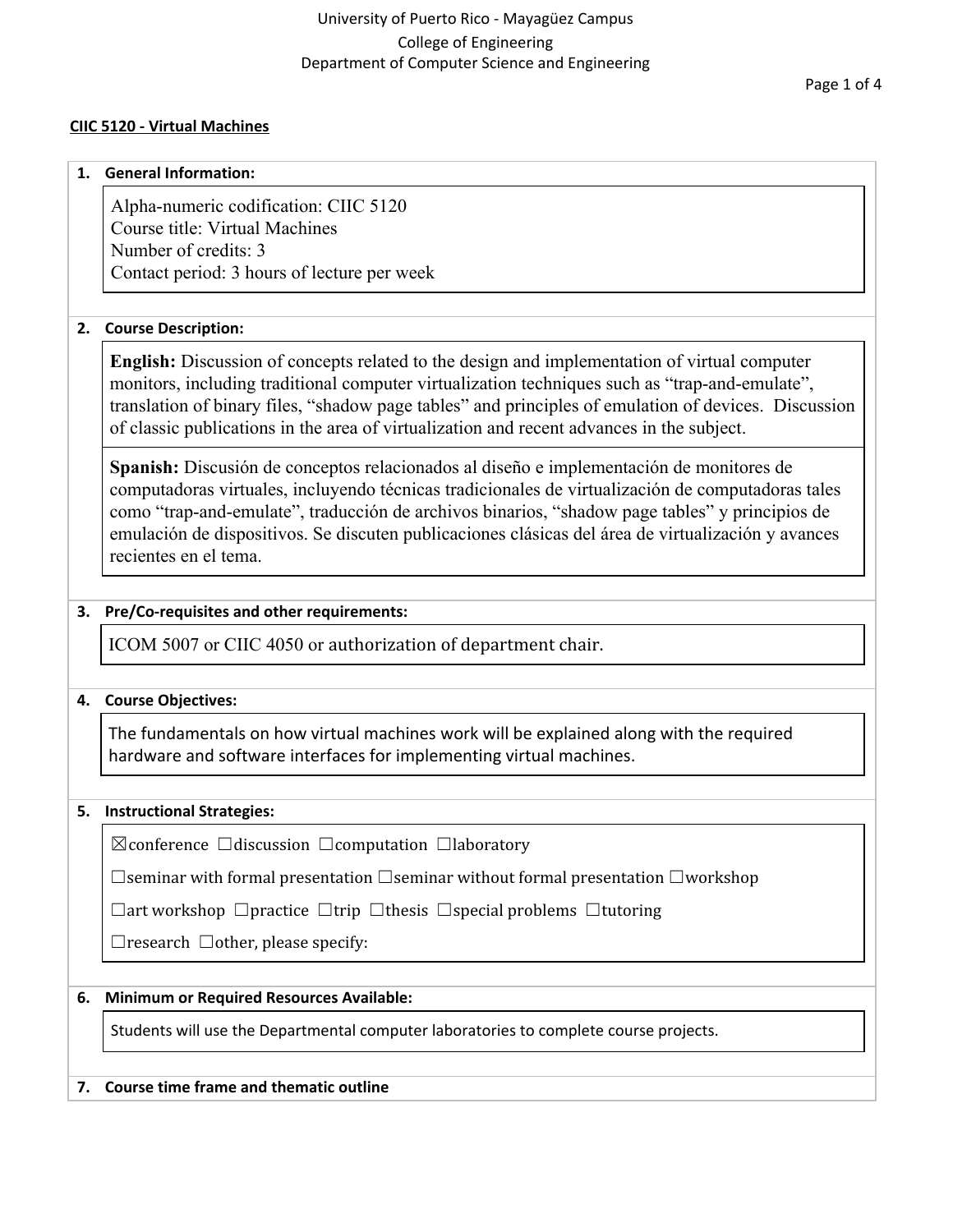| <b>Outline</b>                                                                         | <b>Contact Hours</b> |
|----------------------------------------------------------------------------------------|----------------------|
| Introduction to virtualization and an overview of<br>various virtualization techniques | 3                    |
| CPU virtualization                                                                     | 3                    |
| Memory virtualization                                                                  | 3                    |
| Device virtualization                                                                  | 3                    |
| Network virtualization                                                                 | 3                    |
| Virtual Machine Management                                                             | 5                    |
| Operating System and virtualization of software<br>libraries                           | 5                    |
| Software and hardware techniques for x86<br>virtualization                             | $\overline{4}$       |
| VM security                                                                            | $\overline{3}$       |
| VM resource management                                                                 | $\overline{7}$       |
| Exams                                                                                  | 3                    |
| <b>Total</b>                                                                           | 45                   |

## **8. Grading System**

 $\boxtimes$ Quantifiable (letters)  $\Box$  Not Quantifiable

# **9. Evaluation Strategies**

| <b>Strategy</b>        | Quantity  | Percent    |
|------------------------|-----------|------------|
| $\boxtimes$ Exams      | Up to $3$ | Up to $45$ |
| $\boxtimes$ Final Exam |           | Up to $45$ |
| ⊠ Short Quizzes        | Up to $5$ | Up to $20$ |
| $\Box$ Oral Reports    |           |            |
| $\Box$ Monographies    |           |            |
| $\Box$ Portfolio       |           |            |
| $\boxtimes$ Projects   | Up to $2$ | Up to $50$ |
| $\Box$ Journals        |           |            |
| $\Box$ Other, specify  |           |            |
| <b>Total</b>           |           | 100%       |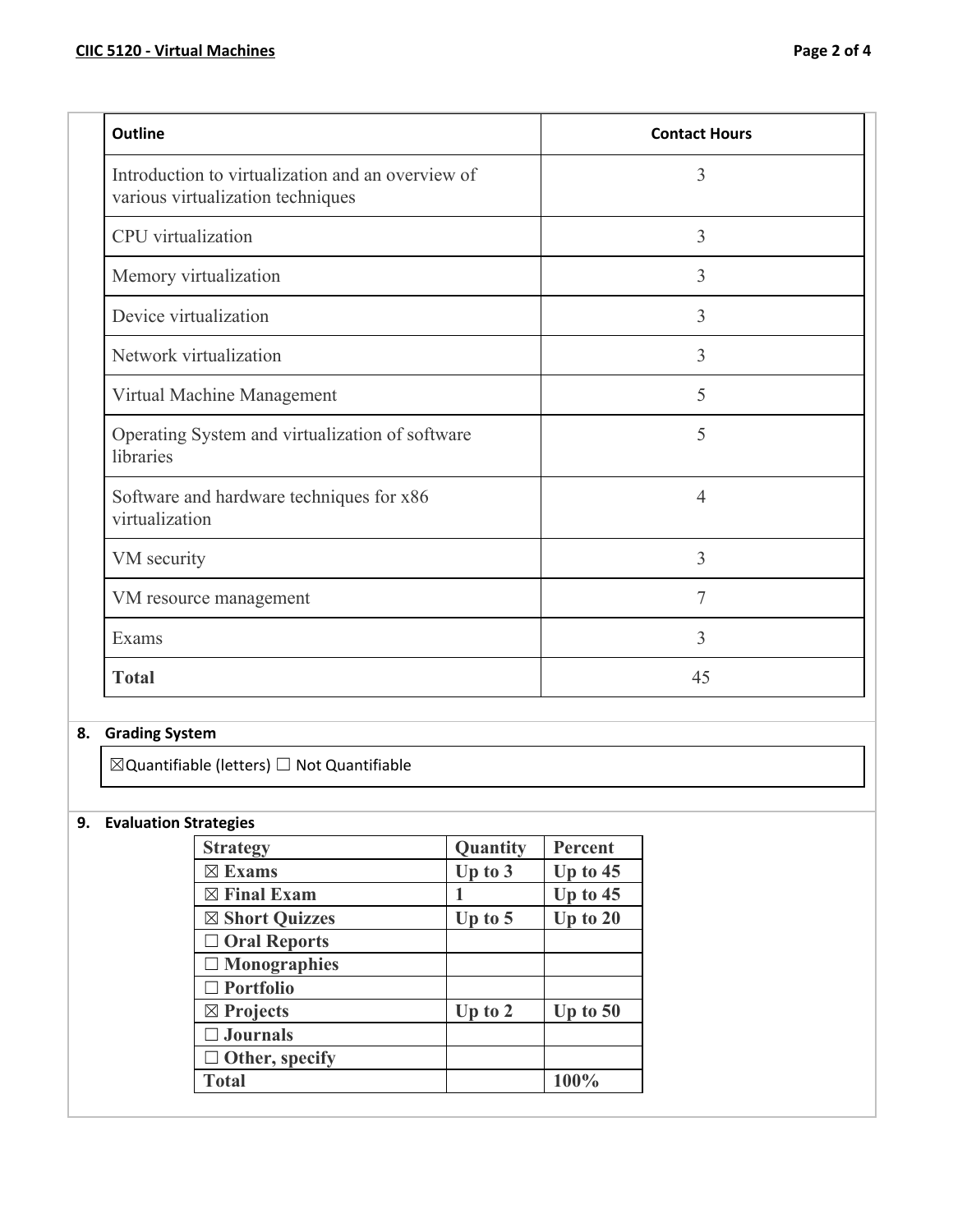## **10. Bibliography:**

**Textbook**: *Hardware and Software Support for Virtualization* (Synthesis Lectures on Computer Architecture), Bugnion, Nieh, Tsafrir, Morgan and Claypool Publishers, 2017.

## **References:**

- ●*Advanced Virtual Machine Design and Implementation,* Xiao-Feng Li , Jiu-Tao Nie, and Ligang Wang, CRC Press, Boca Raton, Fl, 2016.
- ●*Virtual Machines: Versatile Platforms for Systems and Processes*, Jim Smith and Ravi Nair, Morgan Kaufmann Publishers, San Francisco, CA, 2005.

**Research papers** in each research area to be selected from digital libraries available such as: IEEEXplore, ACM Digital Library, SPIE, SpringerLink.

| 11. Course Outcomes                                                                             |                                                    |  |
|-------------------------------------------------------------------------------------------------|----------------------------------------------------|--|
| After successfully completing this course, the student will be able to:                         | <b>Program Student</b><br><b>Outcomes Impacted</b> |  |
| explain the functionality of a virtual machine monitor<br>1.                                    | 1, 2                                               |  |
| identify the required techniques to virtualize CPU, Memory, Disk<br>2.<br>and Network           | 2, 6                                               |  |
| 3.<br>analyze different virtual machine configurations to support<br>application execution      | 2, 6                                               |  |
| identify the use of ISA virtualization extensions to improve<br>4.<br>virtual machine execution | 2                                                  |  |

## **12. According to Law 51**

Students will identify themselves with the Institution and the instructor of the course for purposes of assessment (exams) accommodations. For more information please call the Student with Disabilities Office which is part of the Dean of Students office (Office #4) at (787)265-3862 or (787)832-4040 extensions 3250 or 3258.

## **13. Academic Integrity**

-The University of Puerto Rico promotes the highest standards of academic and scientific integrity. Article 6.2 of the UPR Students General Bylaws (Board of Trustees Certification 13, 2009-2010) states that academic dishonesty includes, but is not limited to: fraudulent actions; obtaining grades or academic degrees by false or fraudulent simulations; copying the whole or part of the academic work of another person; plagiarizing totally or partially the work of another person; copying all or part of another person answers to the questions of an oral or written exam by taking or getting someone else to take the exam on his/her behalf; as well as enabling and facilitating another person to perform the aforementioned